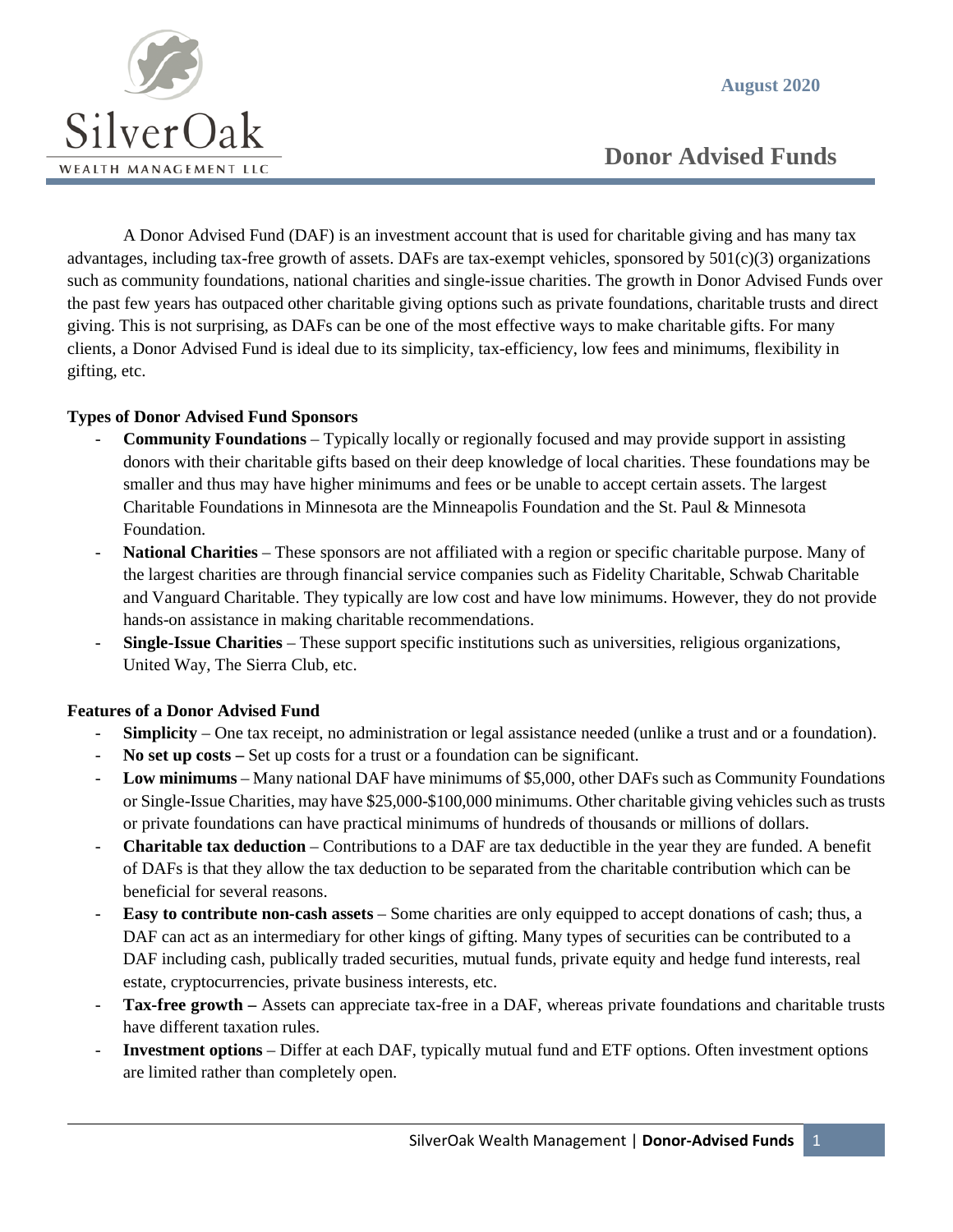- **Grants –** Can be basically made to any IRS qualified public charity. Minimum grant amounts differ among DAFs but can be as low as \$50 for National Charities.
- **Flexible distributions –** DAFs do not have a mandatory distribution requirement by the IRS (unlike private foundations or charitable trusts). This allows flexibility in making granting decisions. However, the DAF sponsor may have minimum granting activity rules, often over multi-year periods.
- **Privacy –** Gifts can be made anonymously.
- **Legacy** Donor advised funds can be used to promote and teach charitable values among family members and act as a legacy conduit. The sponsor on a DAF can often be transferable (ex. to heirs on death) to be managed by a successor. In addition, a DAF can be the beneficiary in a will or trust.
- **Portable –** Many DAFs allow for transfer of assets to another DAF sponsor.

# **Advanced Planning Benefits**

- **Appreciated assets** One of the large benefits of a DAF is that you can gift appreciated assets and avoid paying capital gains. For people in the higher tax brackets, this can be a considerable tax savings.
	- o If appreciated assets are gifted, you can take a tax deduction up to 30% of AGI.
		- o If cash is gifted, you can take a tax deduction up to 60% of AGI.
- **Concentrated stock positions** Some individuals have concentrated positions, for instance in company stock. By gifting concentrated positions, you can diversify the portfolio.
- **Maximizing the tax deduction** Standard deduction limits were raised as part of the Tax Cuts and Jobs Act of 2017, which reduces the benefit from annual charitable deductions. Instead of annual gifts, contributions can be bunched into a single year to maximize the tax benefits. Bunching can especially be beneficial in big income years or to offset income recognized due to a large Roth conversion.

### **Challenges of a Donor Advised Fund**

- **Management fees** The DAF sponsor charges an annual administrative fee, which is a drawback when compared to gifting directly. However, for the DAF admin fee you are essentially paying for all of the positive features such as its simplicity, tax-free growth, ability to contribute appreciated assets, etc.
- **Irrevocable gift** While not necessarily a challenge, it should be highlighted that contributions into a DAF are irrevocable gifts to the sponsor firm. Therefore, after contributing into the DAF, the donor no longer has control of the assets. However, generally the DAF sponsor follows the donor's granting proposals.
- **Satisfying pledges** Technically a DAF can satisfy a personal pledge; however, there are qualifications. The pledge has to be non-binding and the donor cannot receive any benefits due to the grant. The DAF sponsor cannot reference the pledge in its grant. The donor cannot claim an additional tax deduction since a tax deduction was already taken when assets were contributed into the DAF.
- **Charity events** As mentioned above, the donor cannot receive any benefits or services from the grant and thus a DAF cannot be used to attend or sponsor a table at a charitable event or gala.

For many clients, donor advised funds may be the ideal option to implement their charitable plans. Donor advised funds, when combined with integrated financial, tax and estate planning can be a powerful tool. SilverOak can help determine which DAF matches client goals and needs. It is important to review charitable giving within the full context of a financial plan to ensure goals are being met efficiently, as there are many tax and estate planning considerations when implementing a charitable giving plan. Additionally, each DAF has different rules and procedures, so it is important to know the landscape. If charitable giving is one of your core values, it would be a privilege to help you make a meaningful difference in the causes that you care most about, either during your life or at your passing. Speak with your SilverOak advisor if you'd like to learn more.